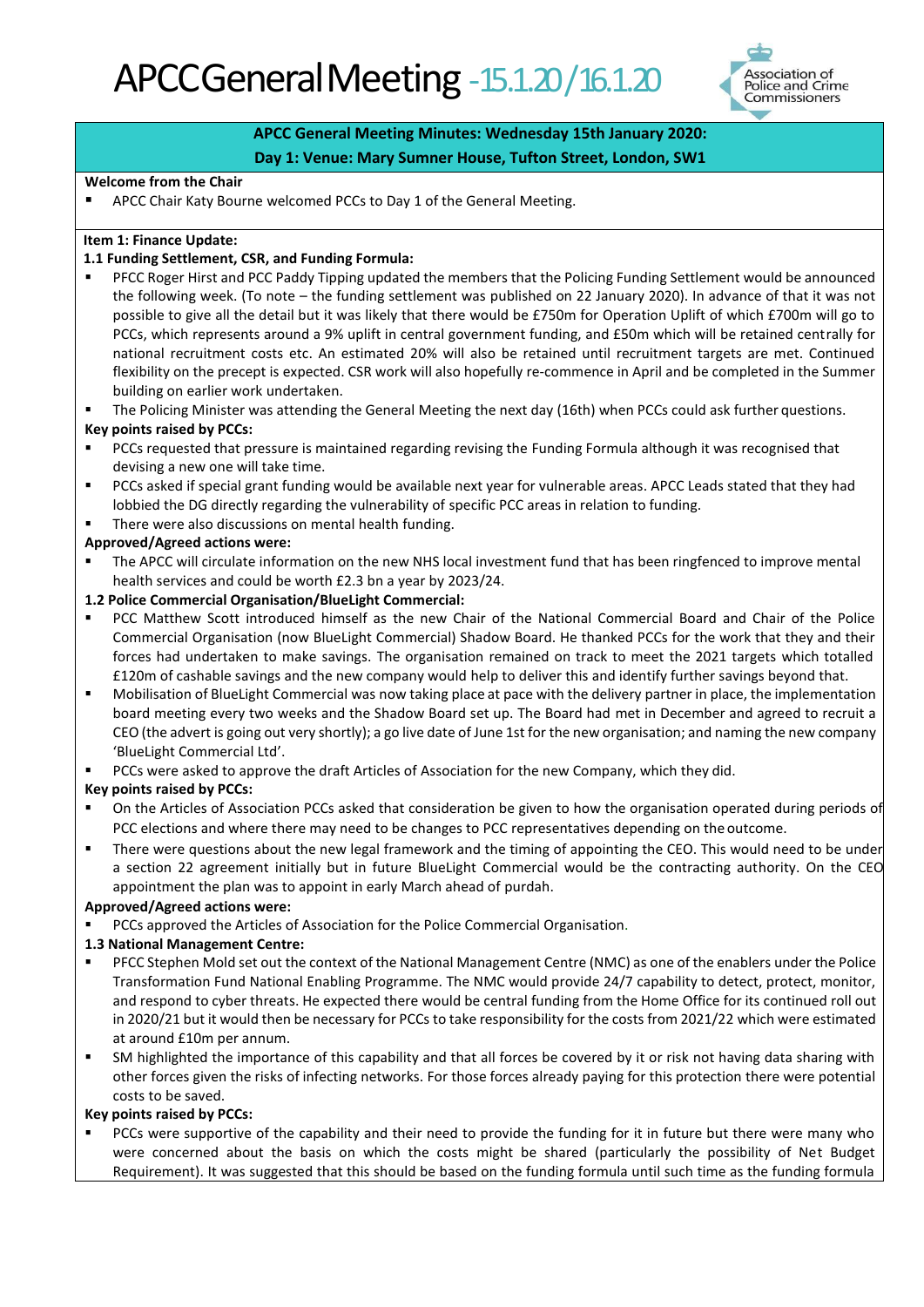# APCC General Meeting - 15.1.20/16.1.20



was updated. There were some questions on whether the reduction in top slicing for PTF in 2020/21 would mean that money would come back to forces. The view was that while in theory that could be the case, the Home Office were required to find £120m of efficiency savings which the PTF was likely to contribute to.

- **•** Some PCCs were interested in getting more information on the NMC and Simon Parr the Deputy Programme Director offered to visit those who would find it helpful. Some PCCs were also interested in seeing the difference in cost based on the two different funding models.
- SM underlined the importance of confirming that PCCs would provide future funding given the need to novate the NMC to the Police ICT Company by the end of March 2020. In the light of comments made, he suggested it should be based on sharing costs using the funding formula until such time as it was reviewed and updated.

#### **Approved/Agreed actions were:**

- PCCs agreed to pay for the future costs of the NMC from 2021/22 onwards if this was based on the current funding formula (or a new formula) – not on NRB (Net Budget Requirement).
- The APCC agreed to circulate the table showing the share of costs by force based on the current funding formula and the NRB.
- Simon Parr would meet with those PCCs that had additional questions and wanted to discuss further.

#### **Item 2: PRTB Chair Update:**

#### **Key issues were:**

- PCC Paddy Tipping updated PCCs on what we knew so far on the funding settlement in relation to the Police Transformation Fund (PRT). He confirmed that PTF would not continue after March 31st 2020, although some big PTF national inflight projects such as the National Enabling Programme, the Transforming Forensics Programme and support for transformation of the Police ICT Company would continue to receive funding so that they could be completed. There would be no new funding for 2020/21 but a discussion was needed on what might take its place.
- PT noted that the governance landscape was changing. The National Policing Board was expected to develop its role and to have 2 sub boards, one focussed on investment and one on performance. There was some early thinking going on which included discussions on next steps re. Vision 2025. These ideas including work on the NPB and the new governance around it will be brought to colleagues later this year.

#### **Key points raised by PCCs:**

- As PCCs felt Vision 2025 was too short term a reference point; the review on what was needed beyond that was welcome.
- PRTB had been unique and very important as a forum for bringing together PCCs, Chiefs and others to have a more strategic discussion of issues and drive agendas rather than just respond to those of others. It would be important to create an appropriate replacement.

#### **Approved/Agreed actions were:**

Further work is needed to develop the new governance landscape, ensure PCCs are well represented, and ensure there are fora to discuss issues, agree common priorities and how they are delivered, which will be bought back to a future General Meeting for further discussion.

#### **Item 3: Serious and Organised Crime Review:**

#### **Key issues were:**

- APCC Leads Deputy Mayor Bev Hughes and PCC Marc Jones introduced Sir Craig Mackey who is leading on the independent review of SOC. Sir Craig stated that his review is looking at a range of systems issues relating to tackling SOC including capabilities, funding, technology, skills and governance.
- Craig Mackey highlighted some of the initial review findings which were (a) that there is a limit to voluntary agreements; (b) that solutions must include funding reform and multi-year settlements; (c) that the whole 'SOC System' is not well understood and not currently operating as a joined up system; (d) that tasking is too top down; (e) that there is a lack of government join up across and within government departments; (f) that the NCA are not in control of some of the challenges currently presented and do not have the necessary levers; and (g) that many core SOC activities are funded through one off grants which is not sustainable. The important work of ROCUs was also highlighted. Craig Mackey confirmed that the review would be completed at the end of February and submitted to the Home Secretary along with a set of recommendations.

#### **Key points raised by PCCs:**

- PCCs raised several issues regarding how SOC is currently tackled which included some concerns the NCA was too remote from local policing and the local public; the importance of capturing victim and community perspectives; the lack of sustainable funding; and trialing IT to solve problems in different parts of the country.
- **•** PCCs said they were keen to continuing engaging in the SOC review and ensure the importance of local policing, as a key component of SOC, was recognised. Craig Mackey said that he welcomed their input and asked for them to continue to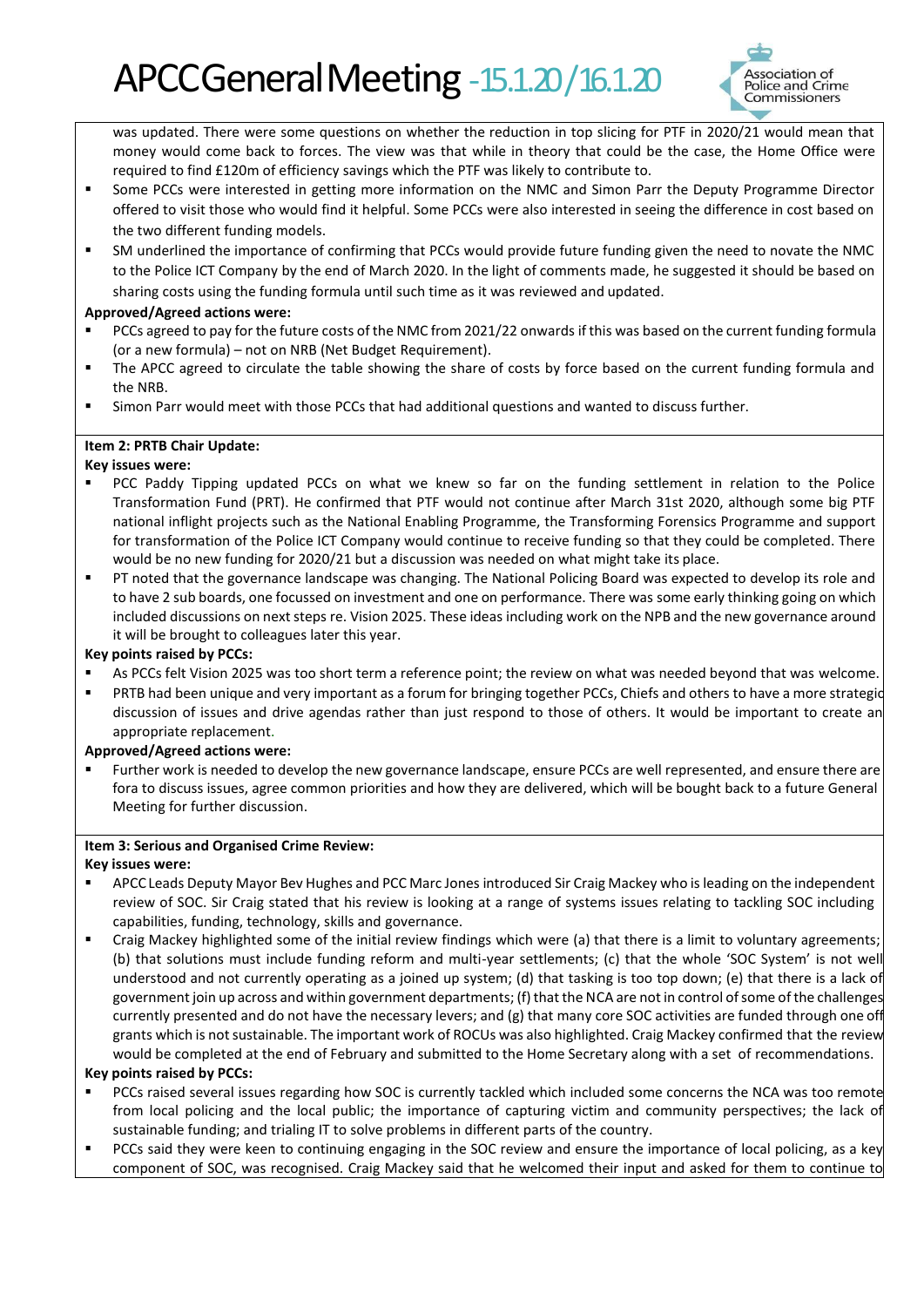

route their feedback in through Marc Jones and Bev Hughes.

**•** PCCs believed they can assist this work through promoting inter-agency information sharing including with the health sector; identifying workforce skill gaps with the College of Policing and through FMS; and that if we get the capability model right force governance and resourcing arrangements should follow.

#### **Approved/Agreed actions were:**

PCCs were asked to continue to submit views and feedback to the review via Marc Jones and Bev Hughes.

# **APCC General Meeting Minutes: Thursday 16th January 2020:**

#### **Day 2: Venue: Emmanuel Centre, London, SW1**

#### **Item 1: Welcome, Minutes and Corporate Business:**

- APCC Chair Katy Bourne welcomed PCCs to the meeting. The minutes of the previous meeting were agreed and it was confirmed that actions relating to writing to the Policing Minister on FTE officers; circulating Brexit Force Readiness Assessments to PCCs; and providing an update on steps Chief Constables can take to tackle hate crime had been undertaken.
- KB updated PCCs on APCC business including recent meetings with the APACE, the PACCTS and the Police Federation; development of the National Policing Board; membership subscription planning; feedback on the NPCC Operating Model; and Equality and Diversity training.
- KB introduced the Special Resolution on two proposed changes to the APCC Articles (formalising the position of Vice Chairs and regularising Chairing arrangements for the AGM before the new Chair is elected each year), which had been approved by PCCs in principle at the October General Meeting.

#### **Approved/Agreed actions were:**

The Special Resolution on proposed changes to the APCC Articles was agreed by 35 PCCs giving more than the 75% needed to agree such a change – please see **Annex A** for a record of the votes cast.

## **Item 2: Counter Terrorism Policing:**

#### **Key issues were:**

- APCC Lead David Jamieson introduced AC Neil Basu, the National Lead for Counter Terrorism Policing, who updated the APCC on Counter Terrorism policing. Neil Basu thanked DJ for helping lead this work and then provided an update on the threat, demand, and key operational activity.
- Duncan King, Counter Terrorism Policing Finance Director, then updated the APCC on the current proposal to bring the funding of Special Branch which has long been recognised as a key part of counter terrorism capability, from the general policing grant into the counter terrorism grant, from 2020/21 onwards. A MOU is being prepared to cover this.
- ACC Russ Jackson who is the North West Lead on counter terrorism policing updated the APCC on the benefits that had arisen from regional Special Branch and police force collaboration which had been well supported by PCCs and had been achieved at no extra cost. In particular a North West Counter Terrorism Policing Management Board has helped to provide accountability in his area.

#### **Key points raised by PCCs:**

PCCs fed back that they recognised the key role of Special Branch in CT policing and that the resilience and consistency of funding need to be improved, though more work was required on the funding mechanism and the need to define the services Special Branch will provide.

#### **Approved/Agreed actions were:**

Further work between APCC and the CT team will be undertaken relating to funding mechanisms from 2020/21 onwards.

#### **Item 3: Update from the Minister of State for Policing:**

#### **Key issues were:**

- KB welcomed the Policing Minister Kit Malthouse to the meeting.
- Kit Malthouse (KM) confirmed that tackling crime is a key priority for the Prime Minister and that the PCC role is recognised as important and valuable. KM stated the government plan is to set national crime priorities via the National Policing Board that the whole country will be expected to contribute to on a critical few range of issues, including murder, domestic violence, serious violence, county lines, burglary and alcohol related crime. PCCs will be invited to a crime conference in March to discuss these issues and how they can cooperate.
- The Minister confirmed he wanted to move away from process to focus on tackling crime outcomes.
- The Police Funding Settlement should be announced in the next few weeks. Regarding Operation Uplift, KM urged forces to engage with national processes around recruitment to speed this process up. PCCs were also asked to support the campaign to help raise awareness for the recruitment of Special Constables.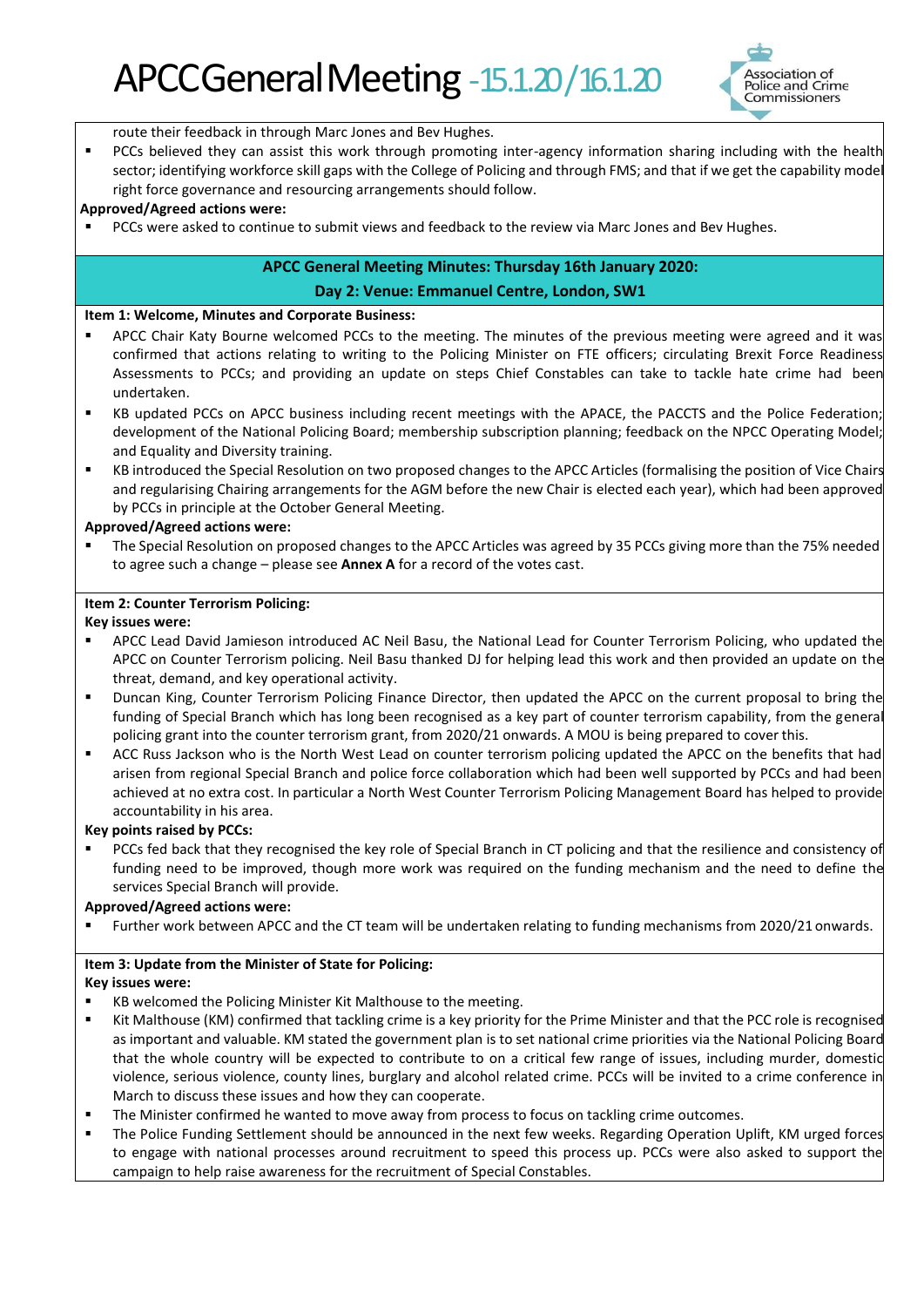

#### **Key points raised by PCCs:**

- PCC issues and questions included how will PCCs help to drive these priorities; can partners' activities in contributing to crime outcomes be added to HMICFRS work; can youth intervention be coordinated across departments; and where cybercrime features on the Home Secretary's priorities.
- KB thanked the Minister for attending.

# **Item 4: Update from the Cabinet Secretary:**

#### **Key issues were:**

KB welcomed Mark Sedwill to the meeting.

Mark Sedwill, Cabinet Secretary, highlighted the background to government thinking around the wider CJS, particularly the trajectory of current crime trends in the UK; difficulties in tackling online crime; serious violence; county lines; exploitation, of vulnerable youngsters; and serious and organised crime. It was explained that the next CSR will take a whole system approach to crime and the CJS and the role of PCCs in providing democratic oversight would be looked at as part of this.

#### **Key points raised by PCCs:**

- PCC comments and questions were around the importance of maintaining the credibility of the PCC role; the role of big data in government; the need for police collaboration with wider partnerships beyond policing such as Youth Offending Teams and Community Safety Partnerships; maintaining the balance between local and national priorities; the need to get back to core policing, when currently significant amounts of police time is spent dealing with issues such as mental health and vulnerability; and acknowledging links between modern slavery and county lines.
- KB thanked MS for attending.

#### **Item 5: Police Officer Pay (2020/21):**

#### **Key issues were:**

- APCC Lead Kim McGuiness (KMc) updated the meeting on the submission of APCC evidence on police officer pay to the PRRB for 2020/2021. The NPCC are considering options for police officer pay of 2.5%; 2.5% and are seeking a potential multi-year deal from 2020.
- KMc confirmed PCCs would not be supportive of the last option as they have not budgeted for it. KM said she would be in contact with PCCs shortly with further updates.

#### **Item 6: PICT Company Chair Update:**

#### **Key issues were:**

- APCC Lead Stephen Mold, the PICT Company Chair, updated the APCC on recent developments including how the Company has been collaborating with the APCC and others to develop the new National Policing Digital Strategy and are now ready to help implement it. The PICT Company is also supporting the adoption of the cloud in policing and is developing a business case on future standards.
- The Police ICT Company is working closely with the College of Policing on moving the material on POLKA onto the Knowledge Hub. This will make the Knowledge Hub the main system for sharing good practice and providing guidance in policing. Work is ongoing to novate the National Enabling Programme and potentially some of the Digital Policing Programme to the hub.

#### **Item 7: John Apter, Police Federation:**

#### **Key issues were:**

- APCC Lead Kim McGuiness introduced John Apter (JA) Chair of the Police Federation to the meeting, who reflected on the good working relationships with the Home Office, the Treasury, the Prime Minister and the APCC.
- JA updated the APCC on development of the Policing Covenant which is in its infancy; their work with government on better recognition for police workforce through honours and awards. He is also keen to resolve the issue of incorporating Specials into the Fed but knows that Specials would need help with funding. JA will be approaching PCCs re. paying for Specials subscriptions to the Federation.
- KM thanked JA for attending.

#### **Key points raised by PCCs:**

PCC comments included recognising that PCSOs are an integral part of neighbourhood policing and the importance of national occupational standards for police officers.

#### **Item 8: Closing words in relation to retiring PCCs and Ron Hogg:**

MBW thanked soon to be retiring PCCs for their hard work, commitment, and efforts over the last election period. Barry Coppinger and MBW then led the condolences for Ron Hogg on behalf of the APCC. The meeting was then closed.